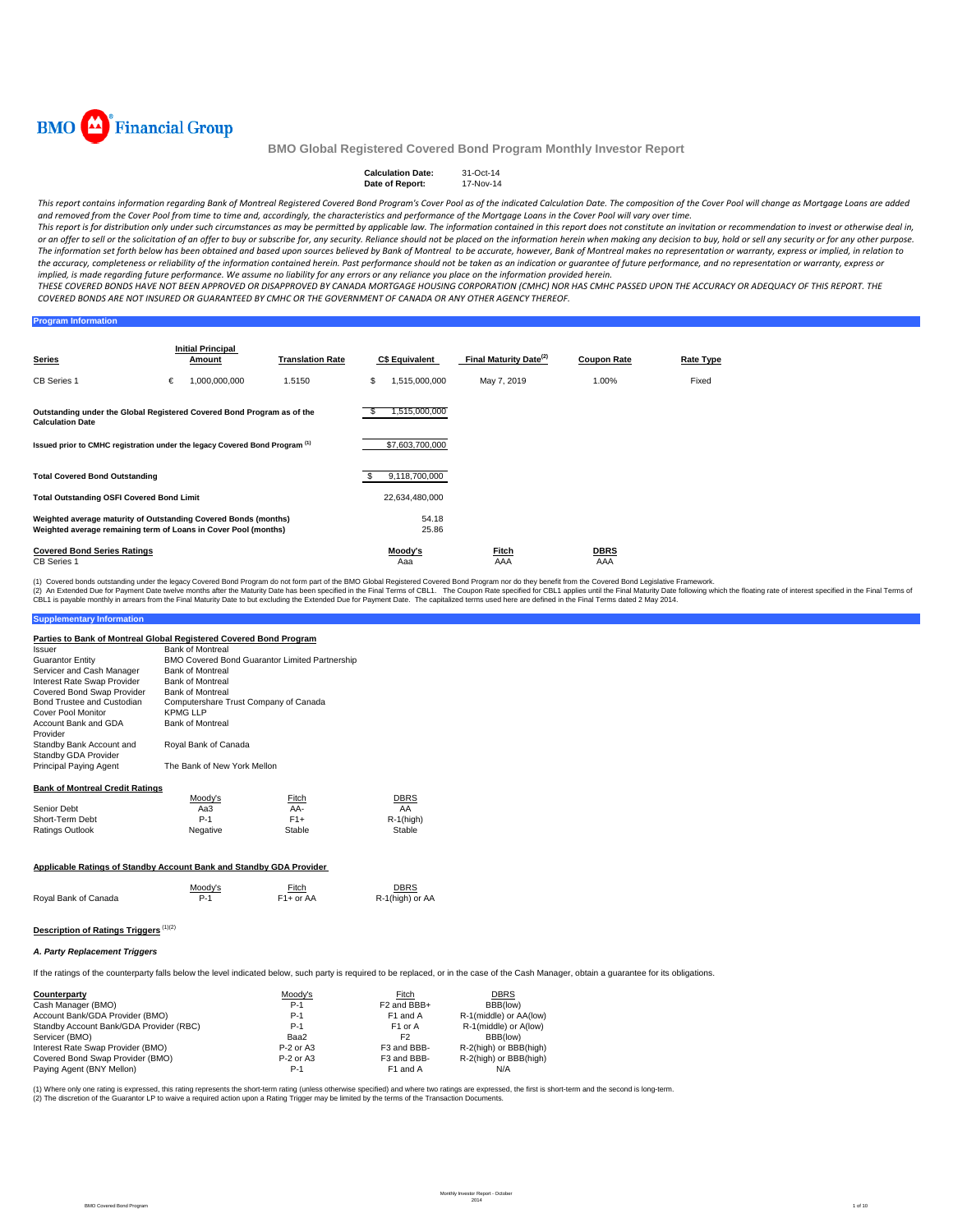

|                                                                                                                                                                                                                                                                                                                                                                    |                                            | <b>Calculation Date:</b><br>Date of Report: | 31-Oct-14<br>17-Nov-14                                     |
|--------------------------------------------------------------------------------------------------------------------------------------------------------------------------------------------------------------------------------------------------------------------------------------------------------------------------------------------------------------------|--------------------------------------------|---------------------------------------------|------------------------------------------------------------|
| <b>B. Summary of Specific Rating Trigger Actions</b><br>I) The following actions are required if the Cash Manager (BMO) undergoes a downgrade below the stipulated rating:                                                                                                                                                                                         |                                            |                                             |                                                            |
|                                                                                                                                                                                                                                                                                                                                                                    | Moody's                                    | Fitch                                       | <b>DBRS</b>                                                |
| a) The Servicer will be required to direct amounts received<br>directly into the GDA Account (or Standby GDA Account if<br>applicable) within 2 Canadian business days and the Cash<br>Manager shall immediately remit any funds held at such<br>time for or on behalf of the Guarantor directly into the GDA<br>Account                                           | $P-1$                                      | F1 or A                                     | R-1(middle) or AA(low)                                     |
| II) The following actions are required if the Servicer (BMO) undergoes a downgrade below the stipulated rating:                                                                                                                                                                                                                                                    |                                            |                                             |                                                            |
|                                                                                                                                                                                                                                                                                                                                                                    | Moody's                                    | Fitch                                       | <b>DBRS</b>                                                |
| a) The Servicer will be required to direct amounts received<br>to the Cash Manager, or GDA as applicable                                                                                                                                                                                                                                                           | $P-1$                                      | F1 or A                                     | R-1(middle) or BBB(low)                                    |
| III) The Swap Provider is required to transfer credit support or transfer all of its rights and obligations to a replacement third party, or to<br>obtain a guarantee of its rights and obligations from a third party, if the Swap Provider undergoes a downgrade below the stipulated rating:<br>a) Interest Rate Swap Provider<br>b) Covered Bond Swap Provider | $Modv's^{(3)}$<br>$P-1$ or A2<br>P-1 or A2 | Fitch<br>F1 and A<br>F1 and A               | DBRS<br>R-1(middle) or A (high)<br>R-1(middle) or A (high) |
| IV) The following actions are required if the Issuer (BMO) undergoes a downgrade below the stipulated rating:                                                                                                                                                                                                                                                      |                                            |                                             |                                                            |
| a) Mandatory repayment of the Demand Loan                                                                                                                                                                                                                                                                                                                          | Moody's<br>N/A                             | Fitch<br>F <sub>2</sub> or BBB+             | <b>DBRS</b><br>N/A                                         |
| b) Cashflows will be exchanged under the Covered Bond<br>Swap Agreement (to the extent not already taking place)                                                                                                                                                                                                                                                   | Baa1                                       | BBB+                                        | BBB(high)                                                  |
| c) Transfer of title to Loans to Guarantor <sup>(4)</sup>                                                                                                                                                                                                                                                                                                          | A <sub>3</sub>                             | BBB-                                        | BBB(low)                                                   |
| <b>Events of Defaults &amp; Test Compliance</b><br>Asset Coverage Test (C\$ Equivalent of Outstanding<br>Covered Bond < Adjusted Aggregate Asset Amount)                                                                                                                                                                                                           |                                            | Pass                                        |                                                            |
| <b>Issuer Event of Default</b><br>Guarantor LP Event of Default                                                                                                                                                                                                                                                                                                    |                                            | No<br>No                                    |                                                            |

## (3) If no short term rating exists, then A1

(4) The transfer of registered title to the Loans to the Guarantor may be deferred if (A) satisfactory assurances are provided to the Guarantor and the Bond Trustee by The Office of the Superintendent of Financial Institut

| Dro                                       |                      |               |                   |  |
|-------------------------------------------|----------------------|---------------|-------------------|--|
| (Applicable to Hard Bullet Covered Bonds) |                      |               |                   |  |
| <b>Pre-Maturity Required Ratings</b>      | /lood<br>$\sim$<br>⊷ | Fitch.<br>$-$ | DBRS <sup>(</sup> |  |
|                                           |                      |               | or A(low)         |  |

Following a breach of the Pre-Maturity test in respect of a Series of Hard Bullet Covered Bonds, and unless the Pre-Maturity Liquidity Ledger is otherwise funded from the other sources, the Partnership shall offer to sell Randomly Selected Loans if Final Maturity Date is within 12 months from the Pre-Maturity Test Date

(1) In the case of DBRS, if Final Maturity Date is within six months of the Pre-Maturity Test Date, then A(high), otherwise A(low).

| <b>DBRS</b><br><b>Reserve Fund Required Amount Ratings</b><br>Moody's<br><b>Fitch</b><br>A(low)<br>Senior<br>Short Term<br>. .<br>R-1(middle)<br>P., |  |  |
|------------------------------------------------------------------------------------------------------------------------------------------------------|--|--|
|                                                                                                                                                      |  |  |
|                                                                                                                                                      |  |  |

Are the ratings of the Issuer below the Reserve Fund Required Amount Ratings? No

If the ratings of the Issuer fall below the Reserve Fund Required Amount Ratings, then the Guarantor shall credit or cause to be credited to the Reserve Fund funds up to an amount equal to the Reserve Fund Required Amount.

Reserve Fund Required Amount: Nil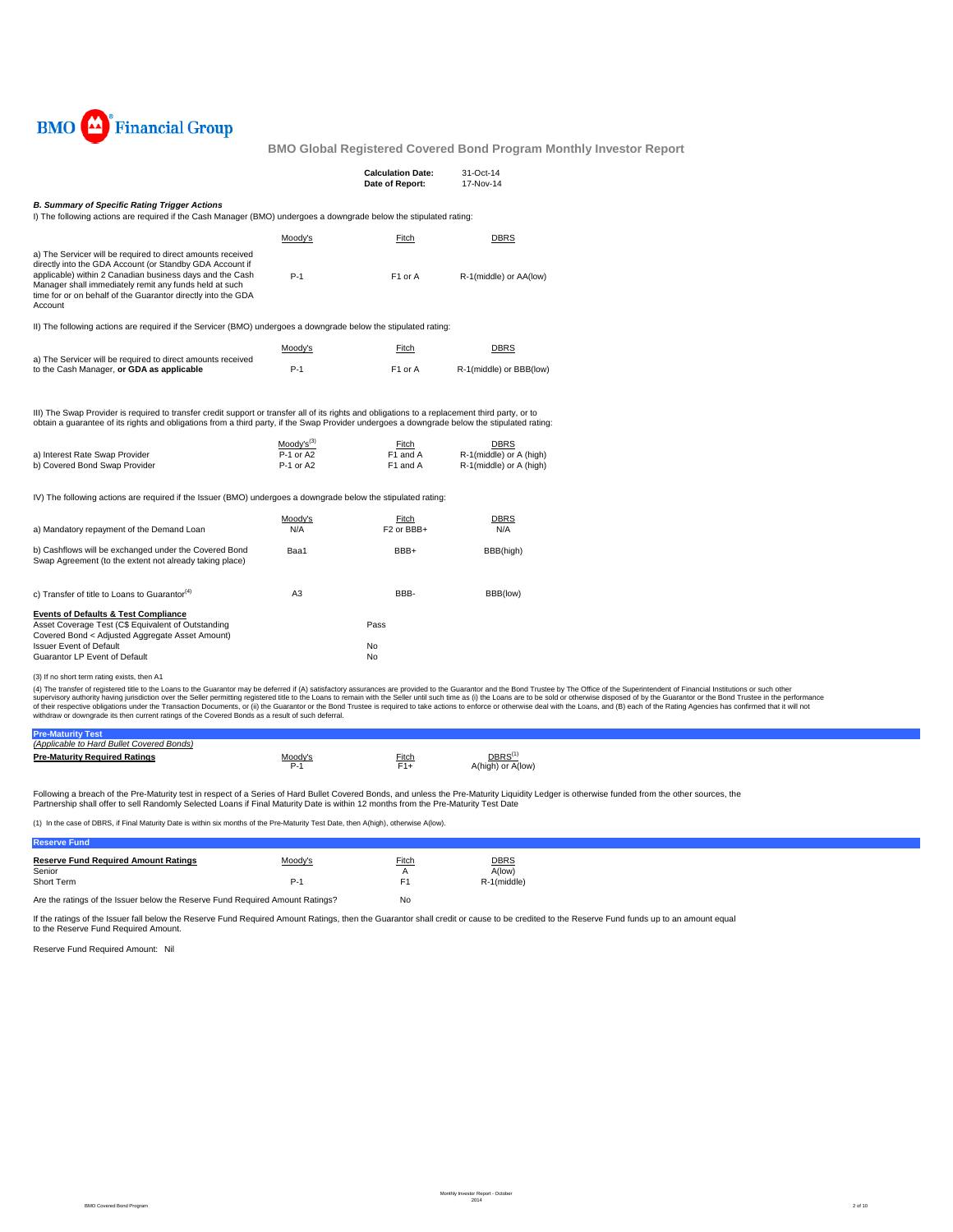

|                                                                                                                                                                                                                                            |   | <b>Calculation Date:</b><br>Date of Report: | 31-Oct-14<br>17-Nov-14                          |                 |                                |  |
|--------------------------------------------------------------------------------------------------------------------------------------------------------------------------------------------------------------------------------------------|---|---------------------------------------------|-------------------------------------------------|-----------------|--------------------------------|--|
| <b>Asset Coverage Test</b>                                                                                                                                                                                                                 |   |                                             |                                                 |                 |                                |  |
| C\$ Equivalent of Outstanding Covered Bonds                                                                                                                                                                                                |   | 1,515,000,000                               |                                                 |                 |                                |  |
| $A^{(1)}$ = Lesser of (i) Sum of LTV adjusted outstanding principal balance and (ii)<br>Sum of Asset percentage adjusted outstanding principal balance<br>$B =$ Principal receipts not applied                                             |   | 5,927,640,991                               |                                                 | A (i)<br>A (ii) | 6,339,722,985<br>5,927,640,991 |  |
| $C =$ Cash capital contributions<br>$D =$ Substitution assets<br>$E =$ (i) Reserve fund balance<br>(ii) Pre - Maturity liquidity ledger balance<br>$F =$ Negative carry factor calculation<br>Total: $A + B + C + D + E - F$               |   | 5,927,640,991                               | Asset Percentage<br>Maximum Asset<br>Percentage |                 | 93.5%<br>95.0%                 |  |
| <b>Asset Coverage Test Pass/Fail</b><br>(1) Market Value as determined by adjusting, not less than quarterly, the Original Market Value utilizing the Indexation Methodology (see Appendix for details) for subsequent price developments. |   | <b>Pass</b>                                 |                                                 |                 |                                |  |
| <b>Valuation Calculation</b>                                                                                                                                                                                                               |   |                                             |                                                 |                 |                                |  |
| <b>Trading Value of Covered Bonds</b>                                                                                                                                                                                                      | s | 1.555.980.750                               |                                                 |                 |                                |  |

| Total: $A + B + C + D + E + F$                                                                                                                   | 6.384.883.932 |        |                |
|--------------------------------------------------------------------------------------------------------------------------------------------------|---------------|--------|----------------|
| F = Trading Value of Swap Collateral                                                                                                             |               |        |                |
| (ii) Pre - Maturity liquidity ledger balance                                                                                                     |               |        |                |
| $E =$ (i) Reserve Fund Balance, if applicable                                                                                                    |               |        |                |
| D = Trading Value of any Substitute Assets                                                                                                       |               |        |                |
| $C =$ Cash capital contributions                                                                                                                 |               |        |                |
| $B =$ Principal receipts up to calculation date not otherwise applied                                                                            |               | A (ii) | 11,056,019,985 |
| Eligible Loans <sup>(1)</sup> and ii) 80% of Market Value <sup>(2)</sup> of properties securing<br>Performing Eligible Loans, net of adjustments |               | A (i)  | 6.384.883.932  |
| $A =$ Lesser of i) Present value of outstanding loan balance of Performing                                                                       | 6.384.883.932 |        |                |
|                                                                                                                                                  |               |        |                |

(1) Present value of expected future cash flows of Loans using current market interest rates offered to BMO clients. The effective weighted average rate used for discounting is 2.87%<br>(2) Market Value as determined by adjus

| <b>Intercompany Loan Balance</b>                     |                          |                              |                        |
|------------------------------------------------------|--------------------------|------------------------------|------------------------|
| Guarantee Loan                                       |                          | \$<br>1,620,412,341          |                        |
| Demand Loan                                          |                          | 4,998,847,059                |                        |
| Total                                                |                          | 6,619,259,400<br>s.          |                        |
|                                                      |                          |                              |                        |
| <b>Cover Pool Losses</b>                             |                          |                              |                        |
| Period end                                           | <b>Write Off Amounts</b> | Loss Percentage (Annualized) |                        |
| October 31, 2014                                     | \$0                      | 0.00%                        |                        |
|                                                      |                          |                              |                        |
| <b>Cover Pool Flow of Funds</b>                      |                          |                              |                        |
|                                                      | <b>Current Month</b>     | Previous Month               |                        |
| <b>Cash Inflows</b>                                  |                          |                              |                        |
| Principal receipts                                   | 277,508,864              | 232,090,414                  |                        |
| Proceeds for sale of Loans                           |                          |                              |                        |
| Revenue Receipts                                     | 17,005,019               | 20,098,951                   |                        |
| <b>Swap Receipts</b>                                 | 3,909,497                | 5,630,936                    |                        |
| Cash Capital Contribution                            |                          |                              |                        |
| Advances of Intercompany Loans                       |                          |                              |                        |
| Guarantee Fee                                        |                          |                              |                        |
| <b>Cash Outflows</b>                                 |                          |                              |                        |
| Swap Payment                                         |                          |                              |                        |
| Intercompany Loan interest                           | (10,075,198)             | (10,809,085)                 |                        |
| Intercompany Loan principal                          | (228, 104, 000)          | (272, 457, 000)              |                        |
| Intercompany Loan repayment                          |                          |                              |                        |
| Mortgage Top-up Settlement                           |                          |                              |                        |
| Misc Partnership Expenses                            | (106)                    | (102)                        |                        |
| Profit Distribution to Partners                      | ×                        |                              |                        |
| Net inflows/(outflows)                               | 60,244,076               | (25, 445, 886)               |                        |
|                                                      |                          |                              |                        |
| <b>Cover Pool - Summary Statistics</b><br>Asset Type |                          | Mortgages                    |                        |
| Previous Month Ending Balance                        |                          | 6,625,731,294                |                        |
| Aggregate Outstanding Balance                        |                          | \$<br>6,342,041,481          |                        |
| Number of Loans                                      |                          | 32,349                       |                        |
| Average Loan Size                                    |                          | \$<br>196,051                |                        |
| Number of Primary Borrowers                          |                          | 31,582                       |                        |
| Number of Properties                                 |                          | 32,349                       |                        |
|                                                      |                          | Original <sup>(2)</sup>      | Indexed <sup>(1)</sup> |
| Weighted Average Current Loan to Value (LTV)         |                          | 61.97%                       | 54.89%                 |
| Weighted Average Authorized LTV                      |                          | 69.81%                       | 61.54%                 |
| Weighted Average Original LTV                        |                          | 69.81%                       |                        |
| Weighted Average Seasoning                           |                          | 29.73 (Months)               |                        |
| Weighted Average Coupon                              |                          | 3.12%                        |                        |
| Weighted Average Original Term                       |                          | 55.59 (Months)               |                        |
| Weighted Average Remaining Term                      |                          | 25.86 (Months)               |                        |
| <b>Substitution Assets</b>                           |                          | Nil                          |                        |

<sup>(1)</sup> Value as determined by adjusting, not less than quarterly, the Original Market Value utilizing the Indexation Methodology (see Appendix for details) for subsequent price developments.<br><sup>(2)</sup> Value as most recently det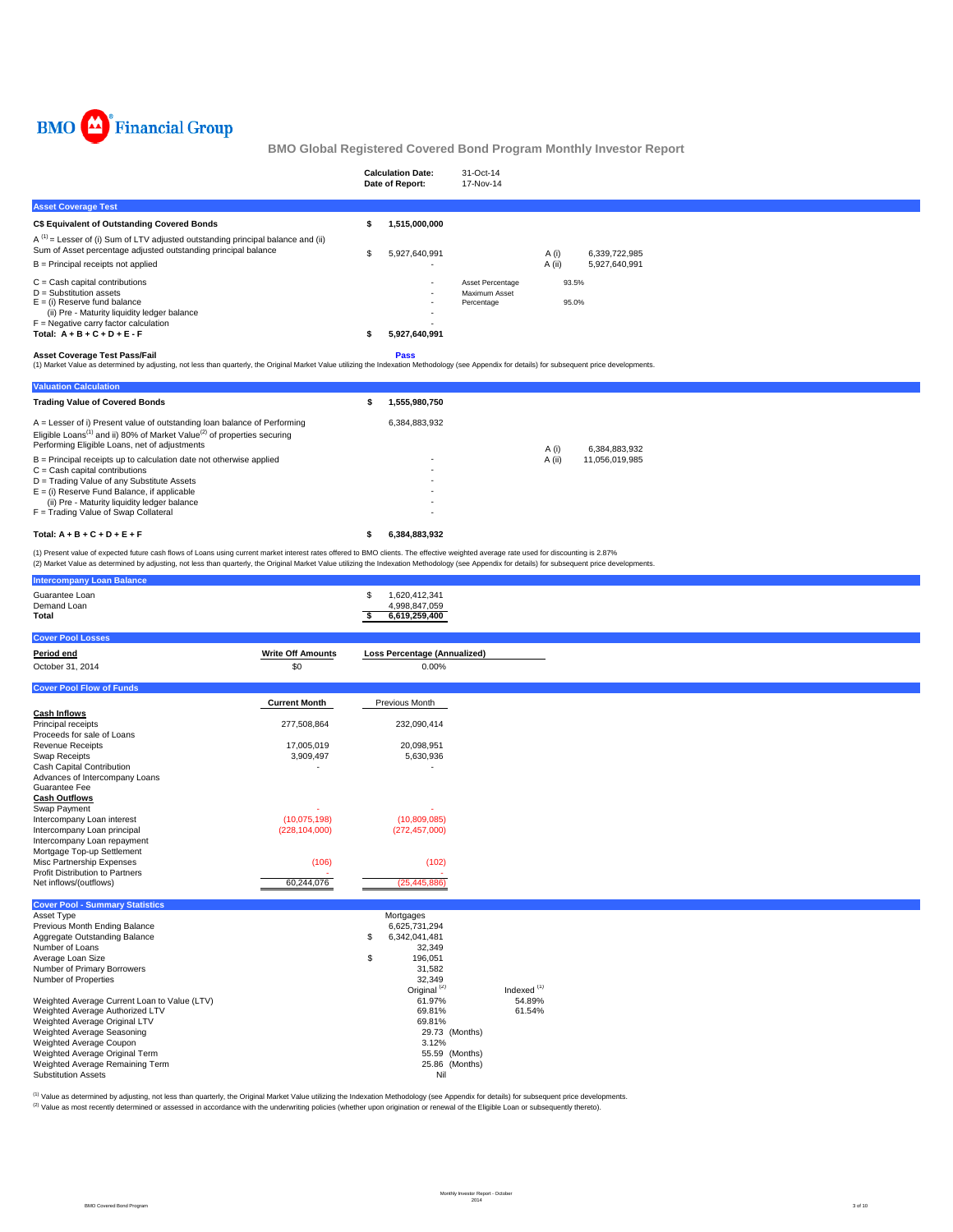

|                                                      | <b>Calculation Date:</b><br>Date of Report: | 31-Oct-14<br>17-Nov-14 |                          |            |
|------------------------------------------------------|---------------------------------------------|------------------------|--------------------------|------------|
| <b>Cover Pool - Delinquency Distribution</b>         |                                             |                        |                          |            |
| Aging Summary                                        | Number of Loans                             | Percentage             | <b>Principal Balance</b> | Percentage |
| Current and less than 30 days past due               | 32,272                                      | 99.76                  | \$<br>6,324,644,112      | 99.73      |
| 30 - 59 days past due                                | 47                                          | 0.15                   | 12,079,548<br>\$         | 0.19       |
| 60 - 89 days past due                                | 16                                          | 0.05                   | \$<br>2,999,324          | 0.05       |
| 90 or more days past due                             | 14                                          | 0.04                   | 2,318,496<br>\$          | 0.04       |
| <b>Grand Total</b>                                   | 32,349                                      | 100.00                 | \$<br>6,342,041,481      | 100.00     |
|                                                      |                                             |                        |                          |            |
| <b>Cover Pool - Provincial Distribution</b>          |                                             |                        |                          |            |
| Province                                             | Number of Loans                             | Percentage             | <b>Principal Balance</b> | Percentage |
| Alberta                                              | 3,760                                       | 11.62                  | \$<br>837,886,034        | 13.21      |
| British Columbia                                     | 3,707                                       | 11.46                  | \$<br>898,637,671        | 14.17      |
| Manitoba                                             | 574                                         | 1.77                   | \$<br>87,224,216         | 1.38       |
| New Brunswick                                        | 638                                         | 1.97                   | \$<br>73,393,286         | 1.16       |
| Newfoundland                                         | 821                                         | 2.54                   | 124,401,276<br>\$        | 1.96       |
| Northwest Territories & Nunavut                      | $\sim$                                      |                        | \$                       |            |
| Nova Scotia                                          | 1,126                                       | 3.48                   | 175,087,615<br>\$        | 2.76       |
| Ontario                                              | 13,780                                      | 42.60                  | \$<br>2,813,273,944      | 44.36      |
| Prince Edward Island                                 | 210                                         | 0.65                   | \$<br>27,534,807         | 0.43       |
| Quebec                                               | 7,092                                       | 21.92                  | \$<br>1,193,919,252      | 18.83      |
| Saskatchewan                                         | 641                                         | 1.98                   | \$<br>110,683,380        | 1.75       |
| <b>Yukon Territories</b>                             |                                             |                        | S                        |            |
| <b>Grand Total</b>                                   | 32,349                                      | 100.00                 | 6,342,041,481<br>\$      | 100.00     |
| <b>Cover Pool - Credit Score Distribution</b>        |                                             |                        |                          |            |
| <b>Credit Score</b>                                  | Number of Loans                             | Percentage             | <b>Principal Balance</b> | Percentage |
| Less than 600 or Unavailable                         | 734                                         | 2.27                   | \$<br>129,494,319        | 2.04       |
| $600 - 650$                                          | 1,160                                       | 3.59                   | \$<br>248,401,553        | 3.92       |
| 651 - 700                                            | 3,454                                       | 10.68                  | \$<br>759,168,529        | 11.97      |
| 701 - 750                                            | 7,191                                       | 22.23                  | \$<br>1,561,397,494      | 24.62      |
| 751 - 800                                            | 12,929                                      | 39.97                  | \$<br>2,537,293,721      | 40.01      |
| 801 and Above                                        | 6,881                                       | 21.27                  | \$<br>1,106,285,866      | 17.44      |
| <b>Grand Total</b>                                   | 32,349                                      | 100.00                 | \$<br>6,342,041,481      | 100.00     |
| <b>Cover Pool - Rate Type Distribution</b>           |                                             |                        |                          |            |
| <b>Rate Type</b>                                     | Number of Loans                             | Percentage             | <b>Principal Balance</b> | Percentage |
| Fixed                                                | 29,272                                      | 90.49                  | 5,637,043,621<br>\$      | 88.88      |
| Variable                                             | 3,077                                       | 9.51                   | 704,997,861<br>-\$       | 11.12      |
| <b>Grand Total</b>                                   | 32,349                                      | 100.00                 | \$<br>6,342,041,481      | 100.00     |
|                                                      |                                             |                        |                          |            |
| <b>Cover Pool - Mortgage Asset Type Distribution</b> |                                             |                        |                          |            |
| <b>Mortgage Asset Type</b>                           | Number of Loans                             | Percentage             | <b>Principal Balance</b> | Percentage |
| <b>Conventional Amortizing Mortgages</b>             | 32,349                                      | 100.00                 | 6,342,041,481<br>\$      | 100.00     |
| <b>Grand Total</b>                                   | 32,349                                      | 100.00                 | 6,342,041,481<br>\$      | 100.00     |
|                                                      |                                             |                        |                          |            |
| <b>Cover Pool - Occupancy Type Distribution</b>      |                                             |                        |                          |            |
| <b>Occupancy Type</b>                                | <b>Number of Loans</b>                      | Percentage             | <b>Principal Balance</b> | Percentage |
| Owner Occupied                                       | 27,067                                      | 83.67                  | \$<br>5,175,378,992      | 81.60      |
| Non-Owner Occupied                                   | 5,282                                       | 16.33                  | 1,166,662,489<br>\$      | 18.40      |
| <b>Grand Total</b>                                   | 32,349                                      | 100.00                 | 6,342,041,481<br>\$      | 100.00     |
| <b>Cover Pool - Mortgage Rate Distribution</b>       |                                             |                        |                          |            |
|                                                      |                                             |                        |                          |            |
| Mortgage Rate (%)                                    | <b>Number of Loans</b>                      | Percentage             | <b>Principal Balance</b> | Percentage |
| Less than 1.00                                       |                                             |                        | \$                       |            |
| $1.00 - 3.99$                                        | 30,624                                      | 94.67                  | \$<br>6,121,485,834      | 96.52      |
| $4.00 - 4.49$                                        | 1,332                                       | 4.12                   | \$<br>168,915,497        | 2.66       |
| $4.50 - 4.99$                                        | 281                                         | 0.87                   | 36,683,652<br>\$         | 0.58       |
| $5.00 - 5.49$                                        | 88                                          | 0.27                   | \$<br>12,568,437         | 0.20       |
| $5.50 - 5.99$                                        | 19                                          | 0.06                   | \$<br>1,660,289          | 0.03       |
| $6.00 - 6.49$                                        | $\overline{4}$                              | 0.01                   | \$<br>688,798            | 0.01       |
| $6.50 - 6.99$                                        |                                             | 0.00                   | \$<br>38,974             | 0.00       |
| $7.00 - 7.49$                                        |                                             | ×,                     | S                        |            |
| $7.50 - 7.99$                                        |                                             |                        | \$                       |            |
| 8.00 and Above                                       |                                             |                        | -S                       |            |
| <b>Grand Total</b>                                   | 32.349                                      | 100.00                 | 6,342,041,481<br>\$      | 100.00     |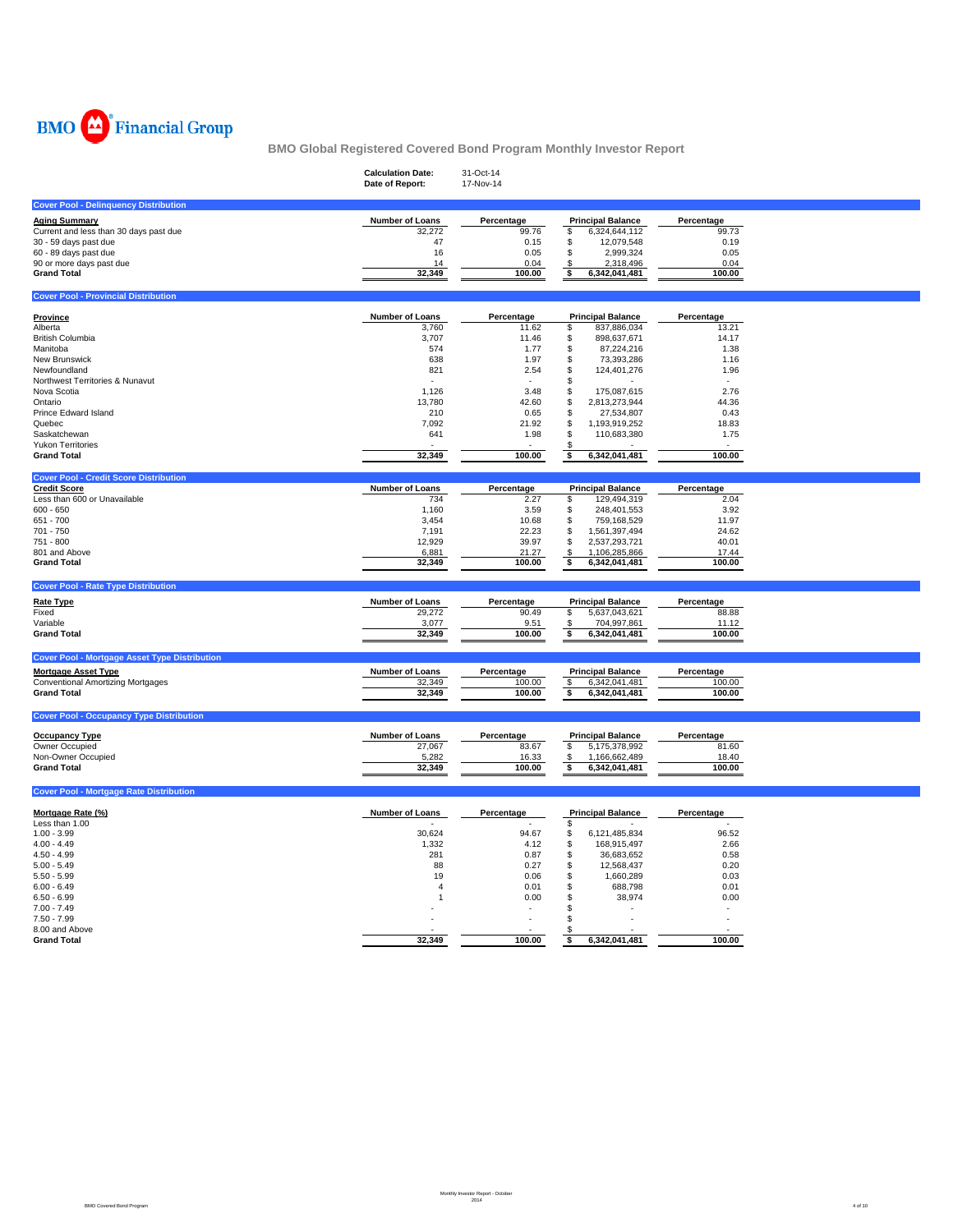

**Cover Pool - Remaining Term Distribution** 

**BMO Global Registered Covered Bond Program Monthly Investor Report**

|                                           | <b>Calculation Date:</b><br>Date of Report: | 31-Oct-14<br>17-Nov-14 |   |                          |            |  |
|-------------------------------------------|---------------------------------------------|------------------------|---|--------------------------|------------|--|
| Cover Pool - Indexed LTV Distribution (1) |                                             |                        |   |                          |            |  |
| Indexed LTV (%)                           | <b>Number of Loans</b>                      | Percentage             |   | <b>Principal Balance</b> | Percentage |  |
| 20.00 and Below                           | 3,722                                       | 11.51                  |   | 243,598,737              | 3.84       |  |
| $20.01 - 25.00$                           | 1,671                                       | 5.17                   |   | 176,770,041              | 2.79       |  |
| $25.01 - 30.00$                           | 1,819                                       | 5.62                   | S | 234,676,215              | 3.70       |  |
| $30.01 - 35.00$                           | 1,933                                       | 5.98                   | S | 286,853,769              | 4.52       |  |
| $35.01 - 40.00$                           | 1,805                                       | 5.58                   |   | 297,080,181              | 4.68       |  |
| $40.01 - 45.00$                           | 1,864                                       | 5.76                   | S | 340,054,216              | 5.36       |  |
| $45.01 - 50.00$                           | 1,984                                       | 6.13                   | S | 408,710,742              | 6.44       |  |
| $50.01 - 55.00$                           | 2,168                                       | 6.70                   | S | 504,682,124              | 7.96       |  |
| $55.01 - 60.00$                           | 2,571                                       | 7.95                   | S | 648,051,734              | 10.22      |  |
| $60.01 - 65.00$                           | 3,663                                       | 11.32                  | S | 946,606,582              | 14.93      |  |
| 65.01 - 70.00                             | 6,049                                       | 18.70                  | S | 1,481,848,521            | 23.37      |  |
| 70.01 - 75.00                             | 2,764                                       | 8.54                   | s | 684,793,561              | 10.80      |  |
| 75.01 - 80.00                             | 336                                         | 1.04                   |   | 88,315,060               | 1.39       |  |
| 80.01 and Above                           |                                             | $\sim$                 |   |                          | ۰.         |  |
| <b>Grand Total</b>                        | 32,349                                      | 100.00                 |   | 6,342,041,481            | 100.00     |  |

<sup>(1)</sup> Value as determined by adjusting, not less than quarterly, the Original Market Value utilizing the Indexation Methodology (see Appendix for details) for subsequent price developments.

| <u><b>Primerie</b></u> Profited the Profits of the Company of the Company of the Company of the Company of the Company of the Company of the Company of the Company of the Company of the Company of the Company of the Company of the C |                        |                          |    |                          |            |
|------------------------------------------------------------------------------------------------------------------------------------------------------------------------------------------------------------------------------------------|------------------------|--------------------------|----|--------------------------|------------|
| <b>Months to Maturity</b>                                                                                                                                                                                                                | <b>Number of Loans</b> | Percentage               |    | <b>Principal Balance</b> | Percentage |
| Less than 12                                                                                                                                                                                                                             | 6,339                  | 19.60                    | S  | 1,137,356,414            | 17.93      |
| $12 - 17$                                                                                                                                                                                                                                | 4,484                  | 13.86                    | S  | 742.166.594              | 11.70      |
| $18 - 24$                                                                                                                                                                                                                                | 2,606                  | 8.06                     | S  | 552,302,617              | 8.71       |
| $25 - 30$                                                                                                                                                                                                                                | 3,265                  | 10.09                    | S  | 603,232,516              | 9.51       |
| $31 - 36$                                                                                                                                                                                                                                | 9,681                  | 29.93                    | S  | 2,057,171,299            | 32.44      |
| $37 - 42$                                                                                                                                                                                                                                | 5,857                  | 18.11                    | \$ | 1.229.461.997            | 19.39      |
| $43 - 48$                                                                                                                                                                                                                                | 117                    | 0.36                     | S  | 20,350,045               | 0.32       |
| $49 - 54$                                                                                                                                                                                                                                | ۰.                     | ۰.                       |    |                          |            |
| $55 - 60$                                                                                                                                                                                                                                |                        | $\overline{\phantom{a}}$ |    | $\overline{\phantom{a}}$ |            |
| $61 - 63$                                                                                                                                                                                                                                | ۰                      | $\overline{\phantom{a}}$ |    |                          |            |
| 72 and Above                                                                                                                                                                                                                             |                        | $\overline{\phantom{a}}$ |    |                          |            |
| <b>Grand Total</b>                                                                                                                                                                                                                       | 32.349                 | 100.00                   |    | 6,342,041,481            | 100.00     |

| <b>Cover Pool - Remaining Principal Balance Distribution</b> |                        |            |   |                          |            |
|--------------------------------------------------------------|------------------------|------------|---|--------------------------|------------|
| <b>Remaining Principal Balance (C\$)</b>                     | <b>Number of Loans</b> | Percentage |   | <b>Principal Balance</b> | Percentage |
| 99,999 and Below                                             | 8.012                  | 24.77      | ж | 510.284.035              | 8.05       |
| 100.000 - 199.999                                            | 12.059                 | 37.28      | S | 1.795.746.985            | 28.31      |
| 200.000 - 299.999                                            | 7.266                  | 22.46      | S | 1.772.291.694            | 27.95      |
| 300.000 - 399.999                                            | 2.827                  | 8.74       |   | 964.752.522              | 15.21      |
| 400.000 - 499.999                                            | 1,089                  | 3.37       |   | 482.563.807              | 7.61       |
| 500.000 - 599.999                                            | 490                    | 1.51       | ж | 265.754.050              | 4.19       |
| 600.000 - 699.999                                            | 220                    | 0.68       | S | 141.089.931              | 2.22       |
| 700.000 - 799.999                                            | 124                    | 0.38       |   | 92.521.542               | 1.46       |
| 800.000 - 899.999                                            | 63                     | 0.19       |   | 53.560.348               | 0.84       |
| 900.000 - 999.999                                            | 44                     | 0.14       |   | 41.207.499               | 0.65       |
| 1.000.000 - 1.499.999                                        | 104                    | 0.32       |   | 123.724.647              | 1.95       |
| 1.500.000 - 2.000.000                                        | 34                     | 0.11       |   | 58.293.463               | 0.92       |
| 2.000.000 - 3.000.000                                        | 17                     | 0.05       |   | 40.250.956               | 0.63       |
| 3,000,000 and Above                                          |                        |            |   |                          |            |
|                                                              | 32.349                 | 100.00     |   | 6.342.041.481            | 100.00     |

| <b>Cover Pool - Property Type Distribution</b> |                 |            |                          |            |
|------------------------------------------------|-----------------|------------|--------------------------|------------|
| <b>Property Type</b>                           | Number of Loans | Percentage | <b>Principal Balance</b> | Percentage |
| Condominium                                    | 5,264           | 16.27      | 920.760.235              | 14.52      |
| Multi-Residential                              | 1.755           | 5.43       | 411.250.028              | 6.48       |
| Single Family                                  | 23.414          | 72.38      | 4.645.261.298            | 73.25      |
| Townhouse                                      | 1.916           | 5.92       | 364.769.920              | 5.75       |
| <b>Grand Total</b>                             | 32.349          | 100.00     | 6.342.041.481            | 100.00     |

*Note: Percentages and totals in the above tables may not add exactly due to rounding.*

|          | Cover Pool - Indexed LTV and Delinquency Distribution by Province (1) |                                                     |             |                           |         |                           |                      |                             |  |                  |  |
|----------|-----------------------------------------------------------------------|-----------------------------------------------------|-------------|---------------------------|---------|---------------------------|----------------------|-----------------------------|--|------------------|--|
|          |                                                                       |                                                     |             |                           |         |                           | <b>Aging Summary</b> |                             |  |                  |  |
| Province | Indexed LTV (%)                                                       | <b>Current and</b><br>less than 30<br>days past due |             | 30 to 59<br>days past due |         | 60 to 89<br>days past due |                      | 90 or more<br>days past due |  | Total            |  |
| Alberta  | 20.00 and Below                                                       |                                                     | 27,110,825  |                           |         |                           |                      |                             |  | \$<br>27,110,825 |  |
|          | $20.01 - 25$                                                          |                                                     | 19,982,136  |                           |         |                           |                      |                             |  | 19,982,136       |  |
|          | $25.01 - 30$                                                          |                                                     | 25.116.705  |                           | 86.074  |                           |                      |                             |  | 25,202,779       |  |
|          | $30.01 - 35$                                                          |                                                     | 33,828,795  |                           |         |                           | $\sim$               |                             |  | 33,828,795       |  |
|          | $35.01 - 40$                                                          |                                                     | 36,477,946  |                           |         |                           |                      |                             |  | 36,477,946       |  |
|          | $40.01 - 45$                                                          |                                                     | 41.197.458  |                           |         |                           | ۰                    |                             |  | 41,197,458       |  |
|          | $45.01 - 50$                                                          |                                                     | 60,760,960  |                           |         |                           |                      |                             |  | 60,760,960       |  |
|          | $50.01 - 55$                                                          |                                                     | 69.635.481  |                           |         |                           |                      |                             |  | 69,635,481       |  |
|          | $55.01 - 60$                                                          |                                                     | 106,859,582 |                           |         |                           | ۰                    |                             |  | 106,859,582      |  |
|          | $60.01 - 65$                                                          |                                                     | 175.390.591 |                           | 141.451 |                           |                      |                             |  | 175,532,042      |  |
|          | $65.01 - 70$                                                          |                                                     | 197,042,799 |                           |         |                           |                      |                             |  | 197,042,799      |  |
|          | $70.01 - 75$                                                          |                                                     | 44,255,232  |                           |         |                           |                      |                             |  | 44,255,232       |  |
|          | $75.01 - 80$                                                          |                                                     |             |                           |         |                           |                      |                             |  |                  |  |
|          | 80.01 and Above                                                       |                                                     |             |                           |         |                           |                      |                             |  |                  |  |
|          |                                                                       |                                                     | 837,658,509 |                           | 227,525 |                           |                      |                             |  | 837,886,034      |  |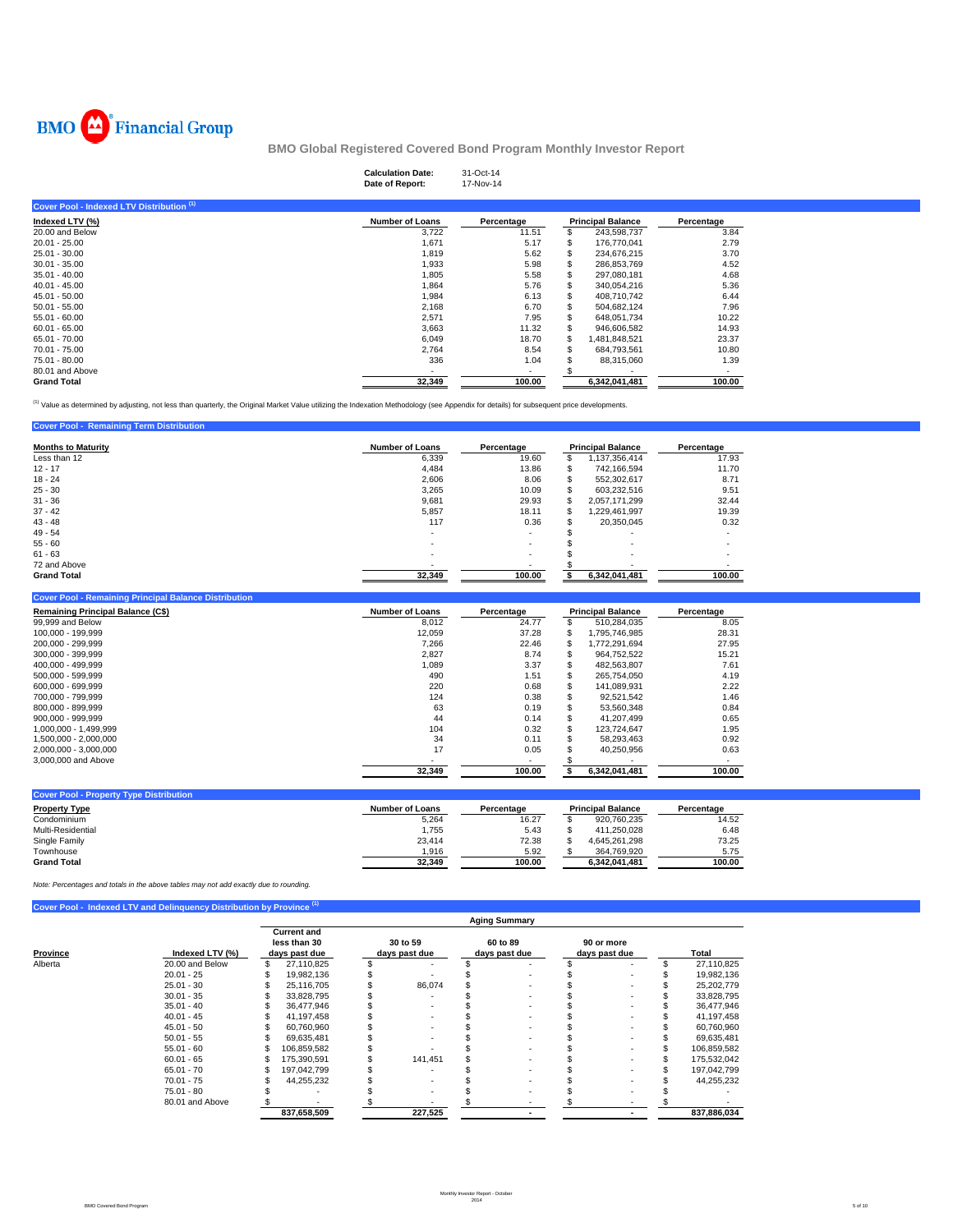

**Calculation Date:** 31-Oct-14 **Date of Report:** 17-Nov-14

| <b>Province</b>           | Indexed LTV (%)                    | <b>Current and</b><br>less than 30<br>days past due | 30 to 59<br>days past due | 60 to 89<br>days past due | 90 or more<br>days past due |    | Total              |  |  |
|---------------------------|------------------------------------|-----------------------------------------------------|---------------------------|---------------------------|-----------------------------|----|--------------------|--|--|
| <b>British Columbia</b>   | 20.00 and Below                    | \$<br>47,811,905                                    | \$                        | \$                        | \$<br>77,829                | \$ | 47,889,733         |  |  |
|                           | $20.01 - 25$                       | \$<br>33,607,672                                    | \$                        | \$                        | \$                          | \$ | 33,607,672         |  |  |
|                           | $25.01 - 30$                       | \$<br>40,202,103                                    | \$                        | \$                        | \$                          | \$ | 40,202,103         |  |  |
|                           | $30.01 - 35$                       | \$<br>46,644,701                                    | \$<br>394,077             | \$                        | \$                          | \$ | 47,038,778         |  |  |
|                           | $35.01 - 40$                       | \$<br>45,642,271                                    | \$<br>128,136             | \$                        | \$                          | \$ | 45,770,407         |  |  |
|                           | $40.01 - 45$                       | \$<br>51,644,899                                    | \$                        | \$                        | \$                          | \$ | 51,644,899         |  |  |
|                           | $45.01 - 50$                       | \$<br>66,108,587                                    | \$                        | \$                        | \$                          | \$ | 66,108,587         |  |  |
|                           | $50.01 - 55$                       | \$<br>87,062,935                                    | \$<br>652,308             | \$                        | \$                          | \$ | 87,715,244         |  |  |
|                           | $55.01 - 60$                       | \$<br>82,850,991                                    | \$                        | \$                        | \$                          | \$ | 82,850,991         |  |  |
|                           | $60.01 - 65$                       | \$<br>106,433,130                                   | \$<br>490,121             | \$                        | \$                          | \$ | 106,923,250        |  |  |
|                           | $65.01 - 70$                       | \$<br>164,576,633                                   | \$<br>418,503             | \$<br>433,169             | \$                          | \$ | 165,428,305        |  |  |
|                           | $70.01 - 75$                       | \$<br>110,082,711                                   | \$<br>835,858             | \$                        | \$                          | \$ | 110,918,568        |  |  |
|                           | 75.01 - 80                         | \$<br>12,539,135                                    | \$                        | \$                        | \$                          | \$ | 12,539,135         |  |  |
|                           | 80.01 and Above                    | \$<br>895,207,672                                   | \$<br>2,919,002           | \$<br>433,169             | \$<br>77,829                | \$ | 898,637,671        |  |  |
|                           |                                    |                                                     |                           |                           |                             |    |                    |  |  |
|                           |                                    | <b>Current and</b>                                  |                           | <b>Aging Summary</b>      |                             |    |                    |  |  |
|                           |                                    | less than 30                                        | 30 to 59                  | 60 to 89                  | 90 or more                  |    |                    |  |  |
| <b>Province</b>           | Indexed LTV (%)                    | days past due                                       | days past due             | days past due             | days past due               |    | Total              |  |  |
| Manitoba                  | 20.00 and Below                    | \$<br>3,075,874                                     | \$                        | \$                        | \$                          | \$ | 3,075,874          |  |  |
|                           | $20.01 - 25$                       | \$<br>2,660,429                                     | \$                        | \$                        | \$                          | \$ | 2,660,429          |  |  |
|                           | $25.01 - 30$                       | \$<br>4,305,058                                     | \$                        | \$                        | \$                          | \$ | 4,305,058          |  |  |
|                           | $30.01 - 35$                       | \$<br>3,102,643                                     | \$                        | \$                        | \$                          | \$ | 3,102,643          |  |  |
|                           | $35.01 - 40$                       | \$<br>3,416,385                                     | \$                        | \$                        | \$                          | \$ | 3,416,385          |  |  |
|                           | $40.01 - 45$                       | \$<br>3,712,324                                     | \$                        | \$                        | \$                          | \$ | 3,712,324          |  |  |
|                           | $45.01 - 50$                       | \$<br>5,731,880                                     | \$<br>98,785              | \$                        | \$                          | \$ | 5,830,666          |  |  |
|                           | $50.01 - 55$                       | \$<br>7,507,377                                     | \$                        | \$                        | \$                          | \$ | 7,507,377          |  |  |
|                           | $55.01 - 60$                       | \$<br>6,925,270                                     | \$                        | \$                        | \$                          | \$ | 6,925,270          |  |  |
|                           | $60.01 - 65$                       | \$<br>10,034,915                                    | \$                        | \$                        | \$                          | \$ | 10,034,915         |  |  |
|                           | $65.01 - 70$                       | \$<br>15, 197, 575                                  | \$                        | \$                        | \$                          | \$ | 15,197,575         |  |  |
|                           | $70.01 - 75$                       | \$<br>21,455,700                                    | \$                        | \$                        | \$                          | \$ | 21,455,700         |  |  |
|                           | 75.01 - 80                         | \$                                                  | \$                        | \$                        | \$                          | \$ |                    |  |  |
|                           | 80.01 and Above                    | \$                                                  | \$                        | \$                        | \$                          | \$ |                    |  |  |
|                           |                                    | 87,125,431                                          | 98,785                    |                           | $\blacksquare$              |    | 87,224,216         |  |  |
|                           |                                    |                                                     |                           | <b>Aging Summary</b>      |                             |    |                    |  |  |
|                           |                                    |                                                     |                           |                           |                             |    |                    |  |  |
|                           |                                    | <b>Current and</b>                                  |                           |                           |                             |    |                    |  |  |
|                           |                                    | less than 30                                        | 30 to 59                  | 60 to 89                  | 90 or more                  |    |                    |  |  |
| Province<br>New Brunswick | Indexed LTV (%)<br>20.00 and Below | days past due<br>\$<br>2,771,026                    | days past due             | days past due             | days past due               | \$ | Total<br>2,771,026 |  |  |
|                           | $20.01 - 25$                       | \$<br>1,923,594                                     | \$<br>\$                  | \$                        | \$<br>\$                    | \$ | 1,923,594          |  |  |
|                           | $25.01 - 30$                       | \$<br>1,922,455                                     | \$                        |                           | \$                          | \$ | 1,922,455          |  |  |
|                           | $30.01 - 35$                       | \$<br>2,625,319                                     | \$                        | \$<br>\$                  | \$                          | \$ | 2,625,319          |  |  |
|                           | $35.01 - 40$                       | \$<br>3,330,717                                     | \$                        | \$                        | \$<br>51,782                | \$ | 3,382,500          |  |  |
|                           | $40.01 - 45$                       | \$<br>3,982,401                                     | \$                        | \$                        | \$                          | \$ | 3,982,401          |  |  |
|                           | 45.01 - 50                         | \$<br>4,211,182                                     | \$                        | \$                        | \$                          | \$ | 4,211,182          |  |  |
|                           | $50.01 - 55$                       | \$<br>4,906,775                                     | \$                        | \$                        | \$                          | \$ | 4,906,775          |  |  |
|                           | $55.01 - 60$                       | \$<br>5,950,805                                     | \$                        | \$                        | \$                          | \$ | 5,950,805          |  |  |
|                           | $60.01 - 65$                       | \$<br>11,058,523                                    | \$                        | \$                        | \$                          | \$ | 11,058,523         |  |  |
|                           | $65.01 - 70$                       | \$<br>26,242,409                                    | \$                        | \$                        | \$                          | \$ | 26,242,409         |  |  |
|                           | $70.01 - 75$                       | \$<br>4,416,298                                     | \$                        | \$                        | \$                          | \$ | 4,416,298          |  |  |
|                           | 75.01 - 80                         | \$                                                  | \$                        | \$                        | \$                          | \$ |                    |  |  |
|                           | 80.01 and Above                    | \$                                                  | \$                        | \$                        | \$                          | \$ |                    |  |  |
|                           |                                    | 73,341,504                                          |                           |                           | 51,782                      |    | 73,393,286         |  |  |
|                           |                                    |                                                     |                           | <b>Aging Summary</b>      |                             |    |                    |  |  |
|                           |                                    | <b>Current and</b>                                  |                           |                           |                             |    |                    |  |  |
|                           |                                    | less than 30                                        | 30 to 59                  | 60 to 89                  | 90 or more                  |    |                    |  |  |
| <b>Province</b>           | Indexed LTV (%)                    | days past due                                       | days past due             | days past due             | days past due               |    | Total              |  |  |
| Newfoundland              | 20.00 and Below                    | \$<br>1,902,662                                     | \$                        | \$                        | \$                          | \$ | 1,902,662          |  |  |
|                           | $20.01 - 25$                       | \$<br>1,631,829                                     | \$                        | \$                        | \$                          | \$ | 1,631,829          |  |  |
|                           | $25.01 - 30$                       | \$<br>2,820,886                                     | \$                        | \$                        | \$                          | \$ | 2,820,886          |  |  |
|                           | $30.01 - 35$                       | \$<br>3,150,328                                     | \$                        | \$                        | \$                          | \$ | 3,150,328          |  |  |
|                           | $35.01 - 40$                       | \$<br>3,728,386                                     | \$<br>95,632              | \$                        | \$                          | \$ | 3,824,017          |  |  |
|                           | $40.01 - 45$                       | \$<br>3,960,233                                     | \$                        | \$                        | \$                          | \$ | 3,960,233          |  |  |
|                           | $45.01 - 50$                       | \$<br>5,422,332                                     | \$                        | \$                        | \$                          | \$ | 5,422,332          |  |  |
|                           | $50.01 - 55$                       | \$<br>9,488,085                                     | \$                        | \$                        | \$                          | \$ | 9,488,085          |  |  |
|                           | $55.01 - 60$                       | \$<br>9,087,762                                     | \$<br>97,499              | \$                        | \$                          | \$ | 9,185,261          |  |  |
|                           | $60.01 - 65$                       | \$<br>14,560,726                                    | \$<br>200,653             | \$                        | \$                          | \$ | 14,761,379         |  |  |
|                           | $65.01 - 70$                       | \$<br>55,002,536                                    | \$                        | \$                        | \$                          | \$ | 55,002,536         |  |  |
|                           | $70.01 - 75$                       | \$<br>13,251,727                                    | \$                        | \$                        | \$                          | \$ | 13,251,727         |  |  |
|                           | 75.01 - 80                         | \$                                                  | \$                        | \$                        | \$                          | \$ |                    |  |  |
|                           | 80.01 and Above                    | \$<br>124,007,493                                   | $\sqrt[6]{3}$<br>393,783  | \$                        | $\frac{1}{2}$               | \$ | 124,401,276        |  |  |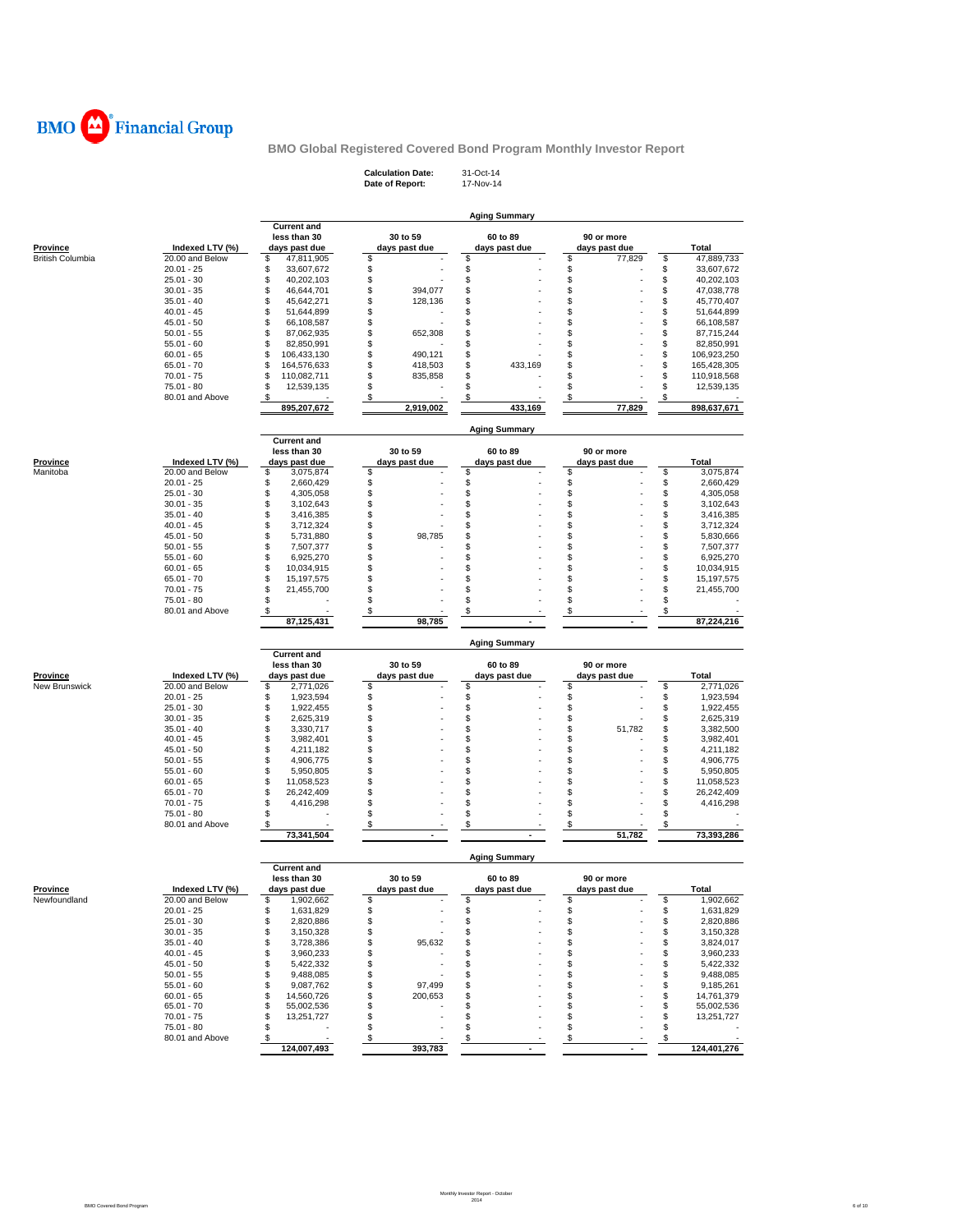

|                       |                                 |                                                     | <b>Calculation Date:</b><br>Date of Report: | 31-Oct-14<br>17-Nov-14                |                             |                                                   |
|-----------------------|---------------------------------|-----------------------------------------------------|---------------------------------------------|---------------------------------------|-----------------------------|---------------------------------------------------|
|                       |                                 |                                                     |                                             | <b>Aging Summary</b>                  |                             |                                                   |
| <b>Province</b>       | Indexed LTV (%)                 | <b>Current and</b><br>less than 30<br>days past due | 30 to 59<br>days past due                   | 60 to 89<br>days past due             | 90 or more<br>days past due | Total                                             |
| Northwest Territories | 20.00 and Below<br>$20.01 - 25$ | S<br>\$                                             | \$<br>\$                                    | \$<br>\$                              | \$<br>\$                    | \$<br>\$                                          |
|                       | $25.01 - 30$                    | S                                                   | \$                                          | \$                                    | \$                          | \$                                                |
|                       | $30.01 - 35$                    | \$                                                  | \$                                          | \$                                    | \$                          | \$                                                |
|                       | $35.01 - 40$                    | \$                                                  | \$                                          | \$                                    | \$                          | \$                                                |
|                       | $40.01 - 45$                    | \$                                                  | \$                                          | \$                                    | \$                          | S                                                 |
|                       | $45.01 - 50$                    | \$<br>S                                             | \$<br>\$                                    | \$<br>\$                              | \$                          | \$<br>\$                                          |
|                       | $50.01 - 55$<br>$55.01 - 60$    | \$                                                  | \$                                          | \$                                    | \$<br>\$                    | \$                                                |
|                       | $60.01 - 65$                    | S                                                   | \$                                          | S                                     | \$                          | S                                                 |
|                       | $65.01 - 70$                    | \$                                                  | \$                                          | \$                                    | \$                          | \$                                                |
|                       | $70.01 - 75$                    | S                                                   | \$                                          | \$                                    | \$                          | \$                                                |
|                       | 75.01 - 80                      | \$                                                  | \$                                          | \$                                    | \$                          | \$                                                |
|                       | 80.01 and Above                 | \$<br>\$<br>$\sim$                                  | \$<br>\$<br>$\overline{a}$                  | \$<br>\$<br>$\bullet$                 | \$<br>\$<br>$\blacksquare$  | \$<br>\$<br>$\sim$                                |
|                       |                                 |                                                     |                                             |                                       |                             |                                                   |
|                       |                                 | <b>Current and</b>                                  |                                             | <b>Aging Summary</b>                  |                             |                                                   |
| <b>Province</b>       | Indexed LTV (%)                 | less than 30<br>days past due                       | 30 to 59<br>days past due                   | 60 to 89<br>days past due             | 90 or more<br>days past due | <b>Total</b>                                      |
| Nova Scotia           | 20.00 and Below                 | \$<br>3,768,953                                     | \$                                          | \$                                    | \$                          | \$<br>3,768,953                                   |
|                       | $20.01 - 25$                    | \$<br>3,365,226                                     | \$                                          | \$                                    | \$                          | \$<br>3,365,226                                   |
|                       | $25.01 - 30$                    | \$<br>5,144,711                                     | \$                                          | \$                                    | \$                          | \$<br>5,144,711                                   |
|                       | $30.01 - 35$                    | \$<br>5,331,436                                     | \$                                          | \$                                    | \$                          | \$<br>5,331,436                                   |
|                       | $35.01 - 40$                    | \$<br>6,886,784                                     | \$                                          | \$                                    | \$                          | \$<br>6,886,784                                   |
|                       | $40.01 - 45$                    | \$<br>7,770,535                                     | \$                                          | \$                                    | \$                          | \$<br>7,770,535                                   |
|                       | $45.01 - 50$<br>$50.01 - 55$    | \$<br>7,228,843<br>\$<br>11,913,833                 | \$<br>\$                                    | \$<br>\$                              | \$<br>\$                    | \$<br>7,228,843<br>\$                             |
|                       | $55.01 - 60$                    | \$<br>11,411,078                                    | \$                                          | \$                                    | \$                          | 11,913,833<br>\$<br>11,411,078                    |
|                       | $60.01 - 65$                    | \$<br>19,515,593                                    | \$                                          | \$                                    | \$                          | \$<br>19,515,593                                  |
|                       | $65.01 - 70$                    | \$<br>43,736,498                                    | \$<br>688,728                               | S                                     | \$                          | \$<br>44,425,226                                  |
|                       | $70.01 - 75$                    | \$<br>35,979,255                                    | \$                                          | \$                                    | \$                          | \$<br>35,979,255                                  |
|                       | 75.01 - 80                      | \$<br>12,346,141                                    | \$                                          | \$                                    | \$                          | \$<br>12,346,141                                  |
|                       | 80.01 and Above                 | \$<br>174,398,887                                   | \$<br>688,728                               | \$                                    | \$<br>$\blacksquare$        | \$<br>175,087,615                                 |
|                       |                                 |                                                     |                                             |                                       |                             |                                                   |
|                       |                                 | <b>Current and</b>                                  |                                             | <b>Aging Summary</b>                  |                             |                                                   |
|                       |                                 | less than 30                                        | 30 to 59                                    | 60 to 89                              | 90 or more                  |                                                   |
| Province              | Indexed LTV (%)                 | days past due                                       | days past due                               | days past due                         | days past due               | Total                                             |
| Nunavut               | 20.00 and Below                 | \$                                                  | \$                                          | \$                                    | \$                          | \$                                                |
|                       | $20.01 - 25$                    | \$                                                  | \$                                          | \$                                    | \$                          | \$                                                |
|                       | $25.01 - 30$                    | \$<br>\$                                            | \$<br>\$                                    | \$<br>\$                              | \$<br>\$                    | \$<br>S                                           |
|                       | $30.01 - 35$<br>$35.01 - 40$    | \$                                                  | \$                                          | \$                                    | \$                          | \$                                                |
|                       | $40.01 - 45$                    | \$                                                  | \$                                          | S                                     | \$                          | \$                                                |
|                       | $45.01 - 50$                    | \$                                                  | \$                                          | \$                                    | \$                          | S                                                 |
|                       | $50.01 - 55$                    | S                                                   | \$                                          | \$                                    | \$                          | S                                                 |
|                       | $55.01 - 60$                    | \$                                                  | \$                                          | \$                                    | \$                          | \$                                                |
|                       | $60.01 - 65$                    | \$<br>S                                             | \$                                          | \$<br>\$                              | \$<br>\$                    | \$                                                |
|                       | $65.01 - 70$<br>$70.01 - 75$    | \$                                                  | \$<br>\$                                    | \$                                    | \$                          | \$<br>\$                                          |
|                       | 75.01 - 80                      | \$                                                  | \$                                          | \$                                    | \$                          | \$                                                |
|                       | 80.01 and Above                 | \$                                                  | \$                                          | \$                                    | \$                          | \$                                                |
|                       |                                 | \$                                                  | \$                                          | \$                                    | \$<br>٠                     | \$                                                |
|                       |                                 | <b>Current and</b>                                  |                                             | <b>Aging Summary</b>                  |                             |                                                   |
|                       |                                 | less than 30                                        | 30 to 59                                    | 60 to 89                              | 90 or more                  |                                                   |
| <b>Province</b>       | Indexed LTV (%)                 | days past due                                       | days past due                               | days past due                         | days past due               | <b>Total</b>                                      |
| Ontario               | 20.00 and Below                 | \$<br>119,368,377                                   | \$<br>185,615                               | \$<br>27,070                          | \$<br>1                     | \$<br>119,581,063                                 |
|                       | $20.01 - 25$                    | \$<br>86,625,240                                    | \$                                          | \$<br>71,296<br>\$                    | \$                          | \$<br>86,696,535                                  |
|                       |                                 |                                                     |                                             |                                       | \$                          | \$<br>119,159,030                                 |
|                       | $25.01 - 30$                    | \$<br>119,159,030                                   | \$                                          |                                       |                             |                                                   |
|                       | $30.01 - 35$                    | \$<br>145,437,377                                   | \$                                          | \$                                    | \$                          | \$<br>145, 437, 377                               |
|                       | $35.01 - 40$<br>$40.01 - 45$    | \$<br>146,784,069<br>161,379,077<br>\$              | \$<br>143,641                               | \$                                    | \$<br>\$                    | \$<br>146,927,710<br>161,445,078                  |
|                       | $45.01 - 50$                    | \$<br>189,643,529                                   | \$<br>\$                                    | \$<br>66,000<br>\$                    | \$                          | \$<br>\$<br>189,643,529                           |
|                       | $50.01 - 55$                    | \$<br>235, 347, 878                                 | \$                                          | \$                                    | \$                          | \$<br>235, 347, 878                               |
|                       | $55.01 - 60$                    | \$<br>312,571,631                                   | \$<br>1,527,484                             | \$<br>922,339                         | \$<br>41,717                | \$<br>315,063,170                                 |
|                       | $60.01 - 65$                    | \$<br>458,642,125                                   | \$<br>799,580                               | \$                                    | \$                          | \$<br>459,441,704                                 |
|                       | 65.01 - 70                      | 709,030,918<br>\$                                   | \$<br>1,171,163                             | \$                                    | \$<br>206,914               | \$<br>710,408,995                                 |
|                       | $70.01 - 75$                    | \$<br>114,574,865                                   | \$                                          | \$<br>170,926                         | \$<br>335,921               | \$<br>115,081,713                                 |
|                       | 75.01 - 80<br>80.01 and Above   | \$<br>9,040,161<br>\$<br>2,807,604,276              | \$<br>$\sqrt{3}$<br>3,827,482               | \$<br>$\mathbf{\hat{s}}$<br>1,257,632 | \$<br>$\sqrt{3}$<br>584,553 | \$<br>9,040,161<br>$\sqrt[6]{3}$<br>2,813,273,944 |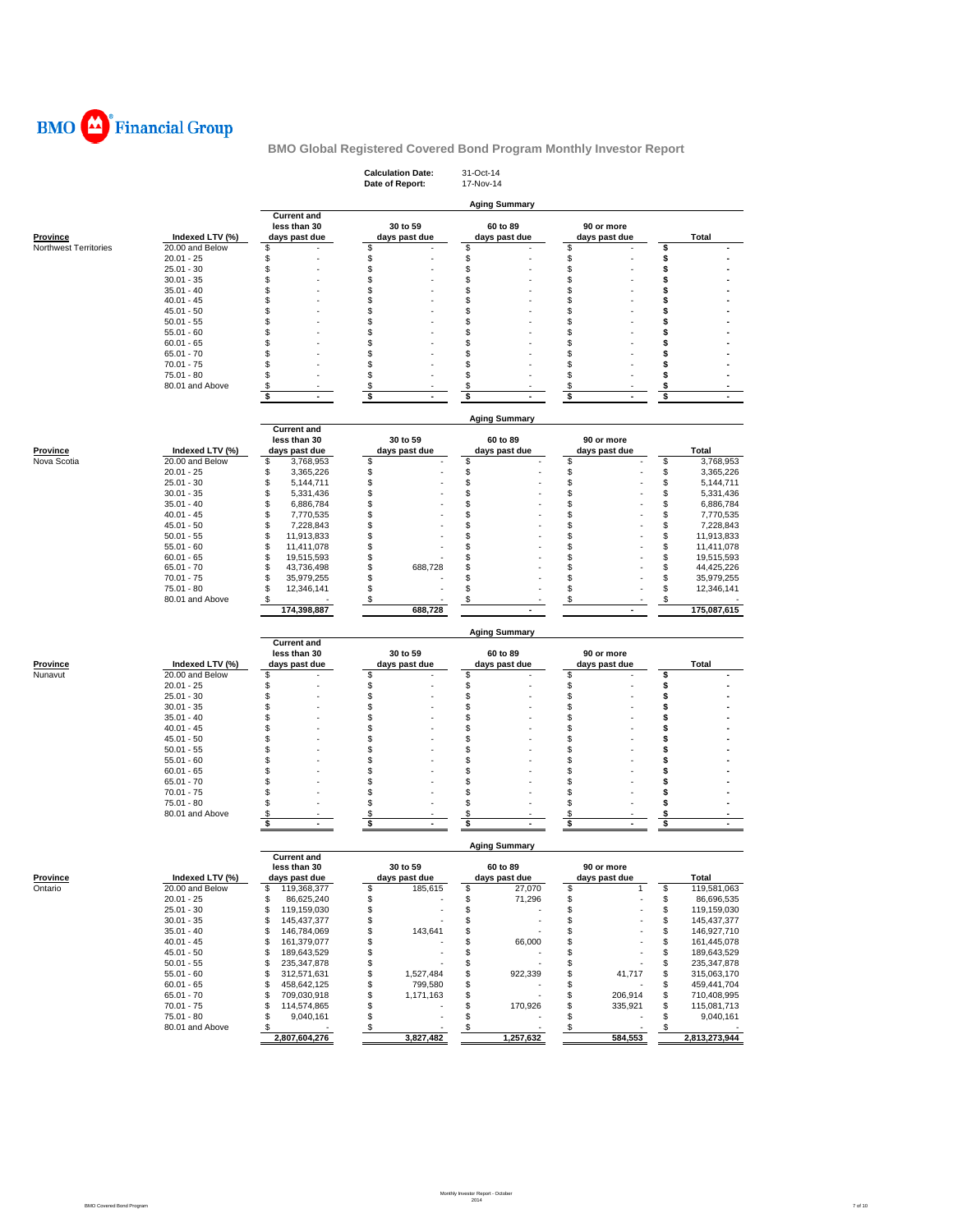

|                          |                                    |                                                     | <b>Calculation Date:</b><br>Date of Report: | 31-Oct-14<br>17-Nov-14         |                             |          |                          |
|--------------------------|------------------------------------|-----------------------------------------------------|---------------------------------------------|--------------------------------|-----------------------------|----------|--------------------------|
|                          |                                    |                                                     |                                             | <b>Aging Summary</b>           |                             |          |                          |
| <b>Province</b>          | Indexed LTV (%)                    | <b>Current and</b><br>less than 30<br>days past due | 30 to 59<br>days past due                   | 60 to 89<br>days past due      | 90 or more<br>days past due |          | <b>Total</b>             |
| Prince Edward Island     | 20.00 and Below                    | \$<br>617,039<br>823,528                            | \$                                          | \$                             | \$                          | \$       | 617,039                  |
|                          | $20.01 - 25$<br>$25.01 - 30$       | \$<br>\$<br>290,777                                 | \$<br>\$                                    | \$<br>\$                       | \$<br>\$                    | \$<br>\$ | 823,528<br>290,777       |
|                          | $30.01 - 35$                       | \$<br>602,846                                       | \$                                          | \$                             | \$                          | \$       | 602,846                  |
|                          | $35.01 - 40$                       | \$<br>934,326                                       | \$                                          | \$                             | \$                          | \$       | 934,326                  |
|                          | $40.01 - 45$                       | \$<br>1,661,351                                     | \$                                          | \$                             | \$                          | \$       | 1,661,351                |
|                          | $45.01 - 50$                       | \$<br>968,451                                       | \$                                          | \$                             | \$                          | \$       | 968,451                  |
|                          | $50.01 - 55$                       | \$<br>1,100,860                                     | \$                                          | \$                             | \$                          | \$       | 1,100,860                |
|                          | $55.01 - 60$                       | \$<br>3,668,485                                     | \$                                          | \$                             | \$                          | \$       | 3,668,485                |
|                          | $60.01 - 65$                       | \$<br>4,383,817                                     | \$                                          | \$                             | \$                          | \$       | 4,383,817                |
|                          | $65.01 - 70$<br>70.01 - 75         | \$<br>10,470,017<br>\$<br>2,013,310                 | \$<br>\$                                    | \$<br>\$                       | \$<br>\$                    | \$<br>\$ | 10,470,017<br>2,013,310  |
|                          | 75.01 - 80                         | \$                                                  | \$                                          | \$                             | \$                          | \$       |                          |
|                          | 80.01 and Above                    | - \$                                                | \$                                          | \$                             | \$                          | \$       |                          |
|                          |                                    | 27,534,807                                          |                                             |                                |                             |          | 27,534,807               |
|                          |                                    |                                                     |                                             | <b>Aging Summary</b>           |                             |          |                          |
|                          |                                    | <b>Current and</b><br>less than 30                  | 30 to 59                                    | 60 to 89                       | 90 or more                  |          |                          |
| <b>Province</b>          | Indexed LTV (%)                    | days past due                                       | days past due                               | days past due                  | days past due               |          | <b>Total</b>             |
| Quebec                   | 20.00 and Below                    | 34,262,135<br>\$                                    | \$                                          | \$                             | \$                          | \$       | 34,262,135               |
|                          | $20.01 - 25$                       | \$<br>24,209,504                                    | \$<br>92,911                                | \$                             | \$<br>63,147                | \$       | 24,365,561               |
|                          | $25.01 - 30$                       | \$<br>32,867,746                                    | \$                                          | \$                             | \$                          | \$       | 32,867,746               |
|                          | $30.01 - 35$                       | \$<br>41,589,562                                    | \$<br>256,745                               | \$                             | \$                          | \$       | 41,846,307               |
|                          | $35.01 - 40$                       | \$<br>44,650,861<br>\$                              | \$<br>154,601                               | \$<br>88,302                   | \$                          | \$       | 44,893,764               |
|                          | $40.01 - 45$<br>$45.01 - 50$       | 58,240,212<br>\$<br>59,664,114                      | \$<br>271,836<br>\$<br>252,839              | \$<br>126,243<br>\$<br>135,937 | \$<br>\$                    | \$<br>\$ | 58,638,291<br>60,052,891 |
|                          | $50.01 - 55$                       | \$<br>66,537,592                                    | \$<br>57,710                                | \$                             | \$<br>251,017               | \$       | 66,846,319               |
|                          | $55.01 - 60$                       | \$<br>95,932,854                                    | \$                                          | \$<br>178,126                  | \$<br>150,224               | \$       | 96,261,204               |
|                          | $60.01 - 65$                       | \$<br>127,221,137                                   | \$<br>1,711,914                             | \$                             | \$<br>375,366               | \$       | 129,308,417              |
|                          | $65.01 - 70$                       | \$<br>221,186,268                                   | \$<br>207,375                               | \$<br>208,861                  | \$                          | \$       | 221,602,503              |
|                          | $70.01 - 75$                       | \$<br>327,496,302                                   | \$<br>815,513                               | \$<br>272,674                  | \$                          | \$       | 328,584,489              |
|                          | $75.01 - 80$                       | \$<br>53,776,754                                    | \$                                          | \$<br>68,303                   | \$<br>544,566               | \$       | 54,389,623               |
|                          | 80.01 and Above                    | \$<br>1,187,635,042                                 | \$<br>3,821,445                             | \$<br>1,078,445                | \$<br>1,384,320             | \$       | 1,193,919,252            |
|                          |                                    |                                                     |                                             | <b>Aging Summary</b>           |                             |          |                          |
|                          |                                    | <b>Current and</b>                                  | 30 to 59                                    |                                | 90 or more                  |          |                          |
| Province                 | Indexed LTV (%)                    | less than 30<br>days past due                       | days past due                               | 60 to 89<br>days past due      | days past due               |          | <b>Total</b>             |
| Saskatchewan             | 20.00 and Below                    | \$<br>2,619,426                                     | \$                                          | \$                             | \$                          | \$       | 2,619,426                |
|                          | $20.01 - 25$                       | \$<br>1,713,531                                     | \$                                          |                                | \$                          |          | 1,713,531                |
|                          | $25.01 - 30$                       | \$<br>2,760,669                                     |                                             |                                |                             |          |                          |
|                          |                                    |                                                     | \$                                          | \$                             | \$                          | \$<br>\$ | 2,760,669                |
|                          | $30.01 - 35$                       | \$<br>3,889,940                                     | \$                                          | \$                             | \$                          | \$       | 3,889,940                |
|                          | $35.01 - 40$                       | \$<br>4,566,343                                     | \$                                          | \$                             | \$                          | \$       | 4,566,343                |
|                          | $40.01 - 45$                       | \$<br>6,041,646                                     | \$                                          | \$                             | \$                          | \$       | 6,041,646                |
|                          | $45.01 - 50$                       | \$<br>8,483,303                                     | \$                                          | \$                             | \$                          | \$       | 8,483,303                |
|                          | $50.01 - 55$                       | \$<br>10,117,473                                    | \$<br>102,797                               | \$                             | \$                          | \$       | 10,220,271               |
|                          | $55.01 - 60$<br>$60.01 - 65$       | \$<br>9,875,888                                     | \$                                          | \$                             | \$                          | \$       | 9,875,888                |
|                          | $65.01 - 70$                       | \$<br>15,646,941<br>\$<br>36,028,155                | \$<br>\$                                    | \$<br>\$                       | \$<br>\$                    | \$<br>\$ | 15,646,941<br>36,028,155 |
|                          | $70.01 - 75$                       | \$<br>8,387,176                                     | \$                                          | \$<br>230,079                  | \$<br>220,012               | \$       | 8,837,268                |
|                          | 75.01 - 80                         | \$                                                  | \$                                          | \$                             | \$                          | \$       |                          |
|                          | 80.01 and Above                    | \$<br>110,130,492                                   | \$<br>102,797                               | \$<br>230.079                  | \$<br>220.012               | \$       | 110,683,380              |
|                          |                                    |                                                     |                                             | <b>Aging Summary</b>           |                             |          |                          |
|                          |                                    | <b>Current and</b>                                  |                                             |                                |                             |          |                          |
| <b>Province</b>          |                                    | less than 30<br>days past due                       | 30 to 59<br>days past due                   | 60 to 89                       | 90 or more                  |          | <b>Total</b>             |
| <b>Yukon Territories</b> | Indexed LTV (%)<br>20.00 and Below | \$                                                  | \$                                          | days past due<br>\$            | days past due<br>\$         | \$       |                          |
|                          | $20.01 - 25$                       | \$                                                  | \$                                          | \$                             | \$                          | \$       |                          |
|                          | $25.01 - 30$                       | \$                                                  | \$                                          | \$                             | \$                          | \$       |                          |
|                          | $30.01 - 35$                       | \$                                                  | \$                                          | \$                             | \$                          | \$       |                          |
|                          | $35.01 - 40$                       | \$                                                  | \$                                          | \$                             | \$                          | s        |                          |
|                          | $40.01 - 45$                       | \$                                                  | S                                           | \$                             | \$                          | S        |                          |
|                          | $45.01 - 50$                       | \$<br>\$                                            | \$<br>\$                                    | \$                             | \$<br>\$                    | \$<br>s  |                          |
|                          | $50.01 - 55$<br>$55.01 - 60$       | S                                                   | S                                           | \$<br>\$                       | \$                          | s        |                          |
|                          | $60.01 - 65$                       | S.                                                  | \$                                          | \$                             | \$                          | \$       |                          |
|                          | $65.01 - 70$                       | S                                                   | \$                                          | \$                             | \$                          | s        |                          |
|                          | $70.01 - 75$                       |                                                     | \$                                          | \$                             | \$                          | \$       |                          |
|                          | 75.01 - 80                         | \$.                                                 | \$                                          | \$                             | \$                          | \$       |                          |
|                          | 80.01 and Above                    | \$<br>\$                                            | \$<br>\$                                    | \$<br>\$                       | \$<br>\$                    | \$<br>\$ |                          |

<sup>(1)</sup> Value as determined by adjusting, not less than quarterly, the Original Market Value utilizing the Indexation Methodology (see Appendix for details) for subsequent price developments.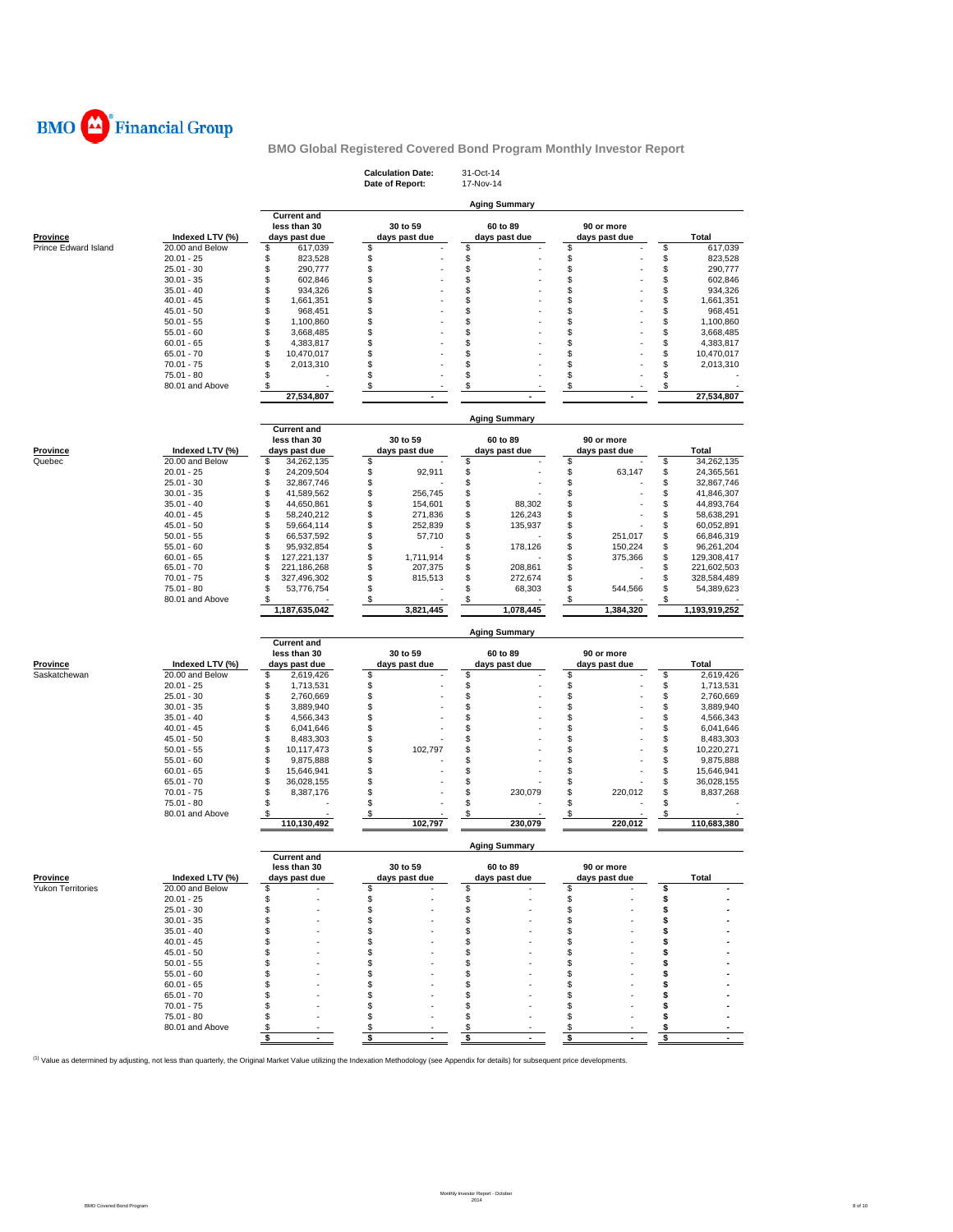

| <b>Calculation Date:</b> | $31-Ort-14$ |
|--------------------------|-------------|
| Date of Report:          | 17-Nov-14   |

**Cover Pool - Current LTV Distribution by Credit Score (1)**

|                 |             |    |             | <b>Credit Scores</b> |               |               |               |               |
|-----------------|-------------|----|-------------|----------------------|---------------|---------------|---------------|---------------|
| Indexed LTV (%) | <600        |    | $600 - 650$ | 651 - 700            | 701 - 750     | 751 - 800     | >800          | Total         |
| 20.00 and Below | 5.622.803   |    | 4.400.849   | 13.171.601           | 31.053.223    | 98.963.625    | 90,386,635    | 243.598.737   |
| $20.01 - 25$    | 2.953.250   |    | 3.760.509   | 12.111.499           | 28.421.419    | 76.430.639    | 53.092.726    | 176.770.041   |
| $25.01 - 30$    | 4.741.689   |    | 6.331.666   | 20.743.344           | 39.998.323    | 92.888.763    | 69.972.430    | 234.676.215   |
| $30.01 - 35$    | 6.335.320   |    | 9.919.384   | 27.354.412           | 50.903.187    | 114.048.623   | 78.292.842    | 286.853.769   |
| $35.01 - 40$    | 8.659.207   |    | 10.532.140  | 30.590.872           | 59.000.532    | 114.075.120   | 74.222.310    | 297.080.181   |
| $40.01 - 45$    | 9.005.430   |    | 13.265.089  | 32.843.689           | 65.980.605    | 137.670.714   | 81.288.688    | 340.054.216   |
| $45.01 - 50$    | 8.414.120   | æ. | 19.046.991  | 42.994.789           | 100.076.991   | 164.653.601   | 73.524.250    | 408.710.742   |
| $50.01 - 55$    | 18.290.160  |    | 24.015.626  | 52.514.926           | 120.138.752   | 203.750.547   | 85.972.114    | 504.682.124   |
| $55.01 - 60$    | 20.793.688  |    | 33.954.422  | 82.815.037           | 164.005.878   | 249.324.185   | 97.158.523    | 648.051.734   |
| $60.01 - 65$    | 19.288.962  |    | 37.672.288  | 120.811.055          | 241.147.373   | 392.807.546   | 134.879.358   | 946.606.582   |
| $65.01 - 70$    | 17.896.299  |    | 54.514.102  | 202.782.085          | 424.383.312   | 598.453.500   | 183.819.223   | .481,848,521  |
| $70.01 - 75$    | 7.108.138   |    | 25.140.289  | 108.260.143          | 204.186.434   | 264.878.628   | 75.219.929    | 684.793.561   |
| $75.01 - 80$    | 385.252     |    | 5.848.199   | 12.175.077           | 32.101.464    | 29.348.230    | 8.456.839     | 88.315.060    |
| 80.01 and Above |             |    |             |                      |               |               |               |               |
|                 | 129,494,319 |    | 248.401.553 | 759.168.529          | 1.561.397.494 | 2.537.293.721 | 1.106.285.866 | 6,342,041,481 |

<sup>(1)</sup> Market Value as determined by adjusting, not less than quarterly, the Original Market Value utilizing the Indexation Methodology (see Appendix for details) for subsequent price developments.